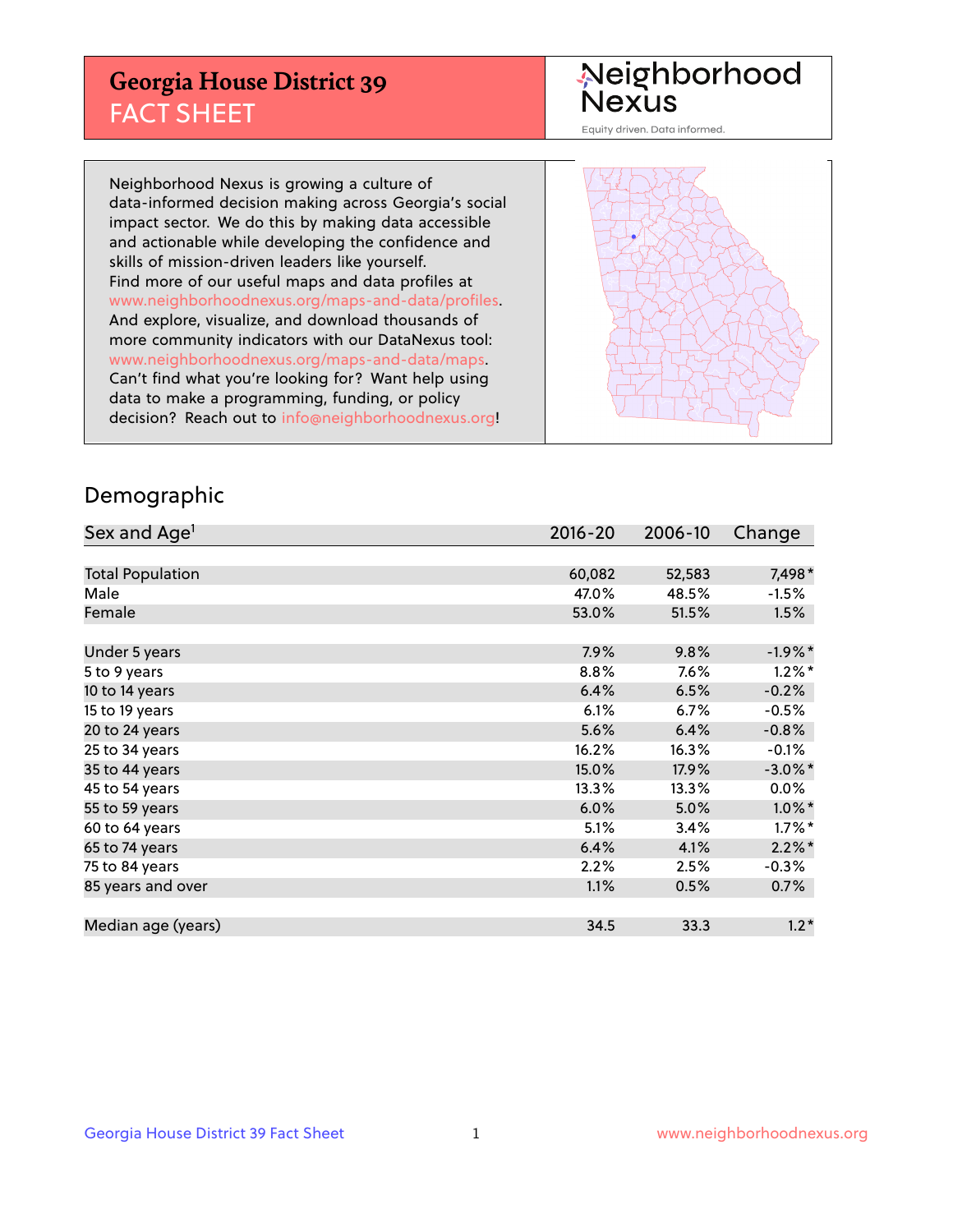## Demographic, continued...

| Race <sup>2</sup>                                            | $2016 - 20$ | 2006-10 | Change      |
|--------------------------------------------------------------|-------------|---------|-------------|
| <b>Total population</b>                                      | 60,082      | 52,583  | 7,498*      |
| One race                                                     | 95.8%       | 99.0%   | $-3.2%$ *   |
| White                                                        | 35.9%       | 34.9%   | 0.9%        |
| <b>Black or African American</b>                             | 49.7%       | 51.3%   | $-1.7%$     |
| American Indian and Alaska Native                            | 0.1%        | 0.1%    | 0.0%        |
| Asian                                                        | 2.6%        | 1.7%    | 0.9%        |
| Native Hawaiian and Other Pacific Islander                   | 0.0%        | 0.0%    | $-0.0%$     |
| Some other race                                              | 7.5%        | 10.9%   | $-3.4\%$ *  |
| Two or more races                                            | 4.2%        | 1.0%    | $3.2\%$ *   |
| Race alone or in combination with other race(s) <sup>3</sup> | $2016 - 20$ | 2006-10 | Change      |
| Total population                                             | 60,082      | 52,583  | 7,498*      |
| White                                                        | 39.2%       | 35.7%   | $3.5%$ *    |
| <b>Black or African American</b>                             | 52.7%       | 51.9%   | 0.8%        |
| American Indian and Alaska Native                            | 0.5%        | 0.4%    | 0.1%        |
| Asian                                                        | 3.3%        | 1.8%    | $1.5\%$ *   |
| Native Hawaiian and Other Pacific Islander                   | 0.1%        | 0.0%    | 0.1%        |
| Some other race                                              | 8.8%        | 11.3%   | $-2.5%$     |
| Hispanic or Latino and Race <sup>4</sup>                     | $2016 - 20$ | 2006-10 | Change      |
| <b>Total population</b>                                      | 60,082      | 52,583  | 7,498*      |
| Hispanic or Latino (of any race)                             | 21.3%       | 15.9%   | $5.4\%$ *   |
| Not Hispanic or Latino                                       | 78.7%       | 84.1%   | $-5.4\%$ *  |
| White alone                                                  | 24.9%       | 30.4%   | $-5.5%$ *   |
| <b>Black or African American alone</b>                       | 48.2%       | 51.0%   | $-2.8%$     |
| American Indian and Alaska Native alone                      | 0.1%        | 0.1%    | $-0.0%$     |
| Asian alone                                                  | 2.4%        | 1.7%    | 0.7%        |
| Native Hawaiian and Other Pacific Islander alone             | 0.0%        | 0.0%    | $-0.0%$     |
| Some other race alone                                        | 0.2%        | 0.2%    | $-0.0%$     |
| Two or more races                                            | 3.0%        | 0.7%    | $2.3\%$ *   |
| U.S. Citizenship Status <sup>5</sup>                         | $2016 - 20$ | 2006-10 | Change      |
| Foreign-born population                                      | 10,043      | 7,394   | $2,648*$    |
| Naturalized U.S. citizen                                     | 36.5%       | 24.9%   | 11.6%*      |
| Not a U.S. citizen                                           | 63.5%       | 75.1%   | $-11.6\%$ * |
|                                                              |             |         |             |
| Citizen, Voting Age Population <sup>6</sup>                  | $2016 - 20$ | 2006-10 | Change      |
| Citizen, 18 and over population                              | 38,090      | 32,988  | $5,102*$    |
| Male                                                         | 43.8%       | 45.4%   | $-1.6%$     |
| Female                                                       | 56.2%       | 54.6%   | 1.6%        |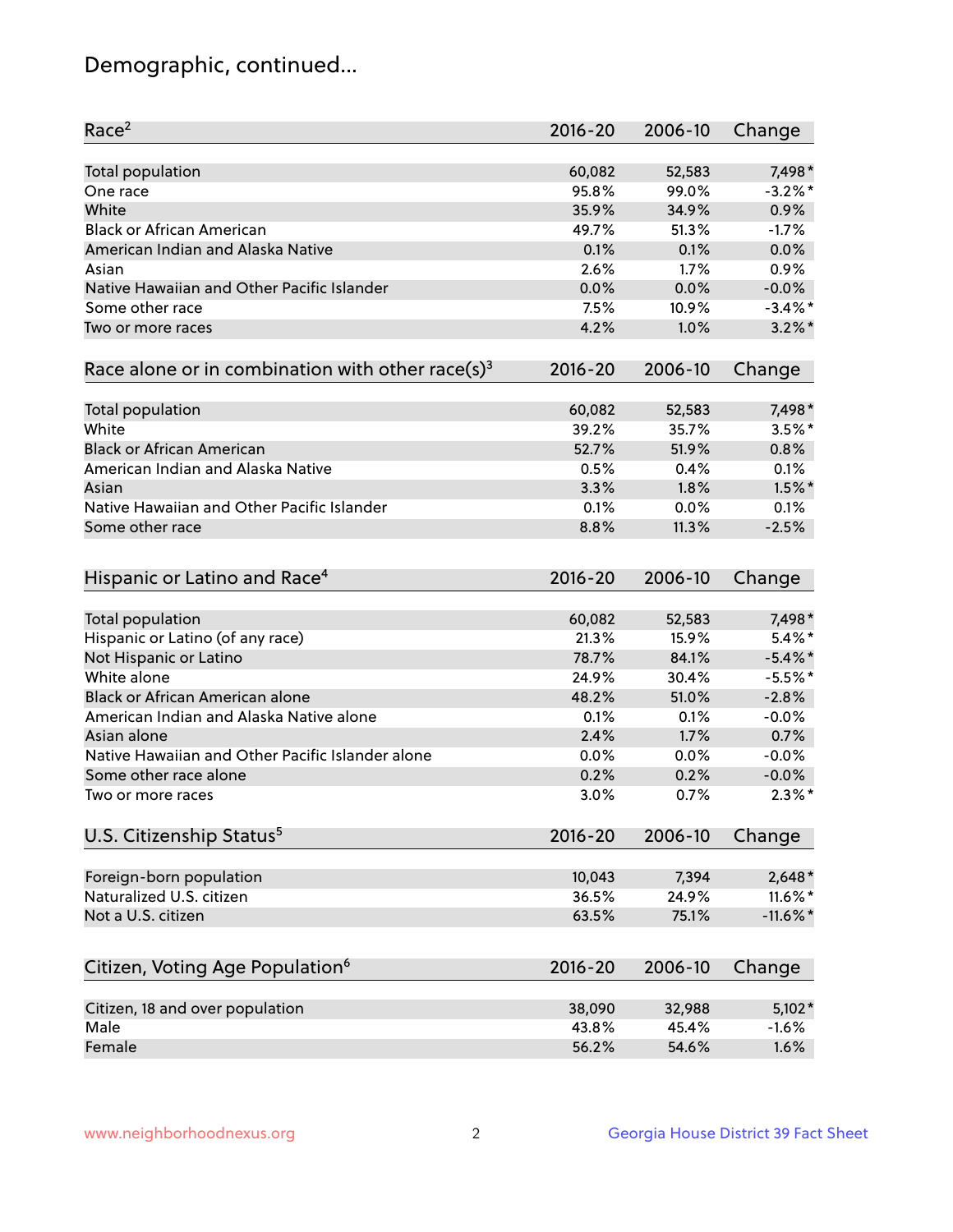#### Economic

| Income <sup>7</sup>                                 | $2016 - 20$ | 2006-10 | Change     |
|-----------------------------------------------------|-------------|---------|------------|
|                                                     |             |         |            |
| All households                                      | 21,562      | 19,783  | $1,778*$   |
| Less than \$10,000                                  | 4.6%        | 6.3%    | $-1.7%$    |
| \$10,000 to \$14,999                                | 3.1%        | 4.6%    | $-1.5%$    |
| \$15,000 to \$24,999                                | 6.4%        | 11.0%   | $-4.6\%$ * |
| \$25,000 to \$34,999                                | 10.2%       | 12.2%   | $-2.0%$    |
| \$35,000 to \$49,999                                | 13.9%       | 13.9%   | $-0.1%$    |
| \$50,000 to \$74,999                                | 17.8%       | 19.9%   | $-2.1%$    |
| \$75,000 to \$99,999                                | 13.0%       | 11.9%   | 1.1%       |
| \$100,000 to \$149,999                              | 16.0%       | 12.2%   | $3.8\%$ *  |
| \$150,000 to \$199,999                              | 7.5%        | 4.4%    | $3.1\%$ *  |
| \$200,000 or more                                   | 7.5%        | 3.7%    | $3.9\%$ *  |
| Median household income (dollars)                   | 67,260      | 51,975  | 15,285*    |
| Mean household income (dollars)                     | 87,492      | 67,855  | 19,637*    |
| With earnings                                       | 87.7%       | 88.3%   | $-0.6%$    |
| Mean earnings (dollars)                             | 84,510      | 68,691  | 15,819*    |
| <b>With Social Security</b>                         | 21.2%       | 15.5%   | $5.7\%$ *  |
| Mean Social Security income (dollars)               | 21,262      | 14,360  | 6,901*     |
| With retirement income                              | 17.8%       | 12.9%   | 4.9%*      |
| Mean retirement income (dollars)                    | 24,961      | 19,101  | 5,861*     |
| With Supplemental Security Income                   | 3.6%        | 3.5%    | 0.1%       |
| Mean Supplemental Security Income (dollars)         | 4,852       | 8,616   | $-3,764$   |
| With cash public assistance income                  | 1.2%        | 2.3%    | $-1.1%$    |
| Mean cash public assistance income (dollars)        | 904         | 2,173   | $-1,269$   |
| With Food Stamp/SNAP benefits in the past 12 months | 11.5%       | 8.4%    | $3.1\%$ *  |
|                                                     |             |         |            |
| Families                                            | 15,134      | 13,256  | $1,878*$   |
| Less than \$10,000                                  | 2.7%        | 5.1%    | $-2.4\%$ * |
| \$10,000 to \$14,999                                | 1.5%        | 2.4%    | $-0.9%$    |
| \$15,000 to \$24,999                                | 5.4%        | 9.6%    | $-4.2%$    |
| \$25,000 to \$34,999                                | 8.9%        | 11.2%   | $-2.3%$    |
| \$35,000 to \$49,999                                | 13.0%       | 14.5%   | $-1.5%$    |
| \$50,000 to \$74,999                                | 16.8%       | 19.5%   | $-2.7%$    |
| \$75,000 to \$99,999                                | 14.5%       | 13.3%   | 1.2%       |
| \$100,000 to \$149,999                              | 19.5%       | 13.9%   | $5.6\%$ *  |
| \$150,000 to \$199,999                              | 8.0%        | 5.5%    | 2.5%       |
| \$200,000 or more                                   | 9.7%        | 4.9%    | 4.8%*      |
| Median family income (dollars)                      | 77,899      | 57,226  | 20,674*    |
| Mean family income (dollars)                        | 97,269      | 76,301  | 20,967*    |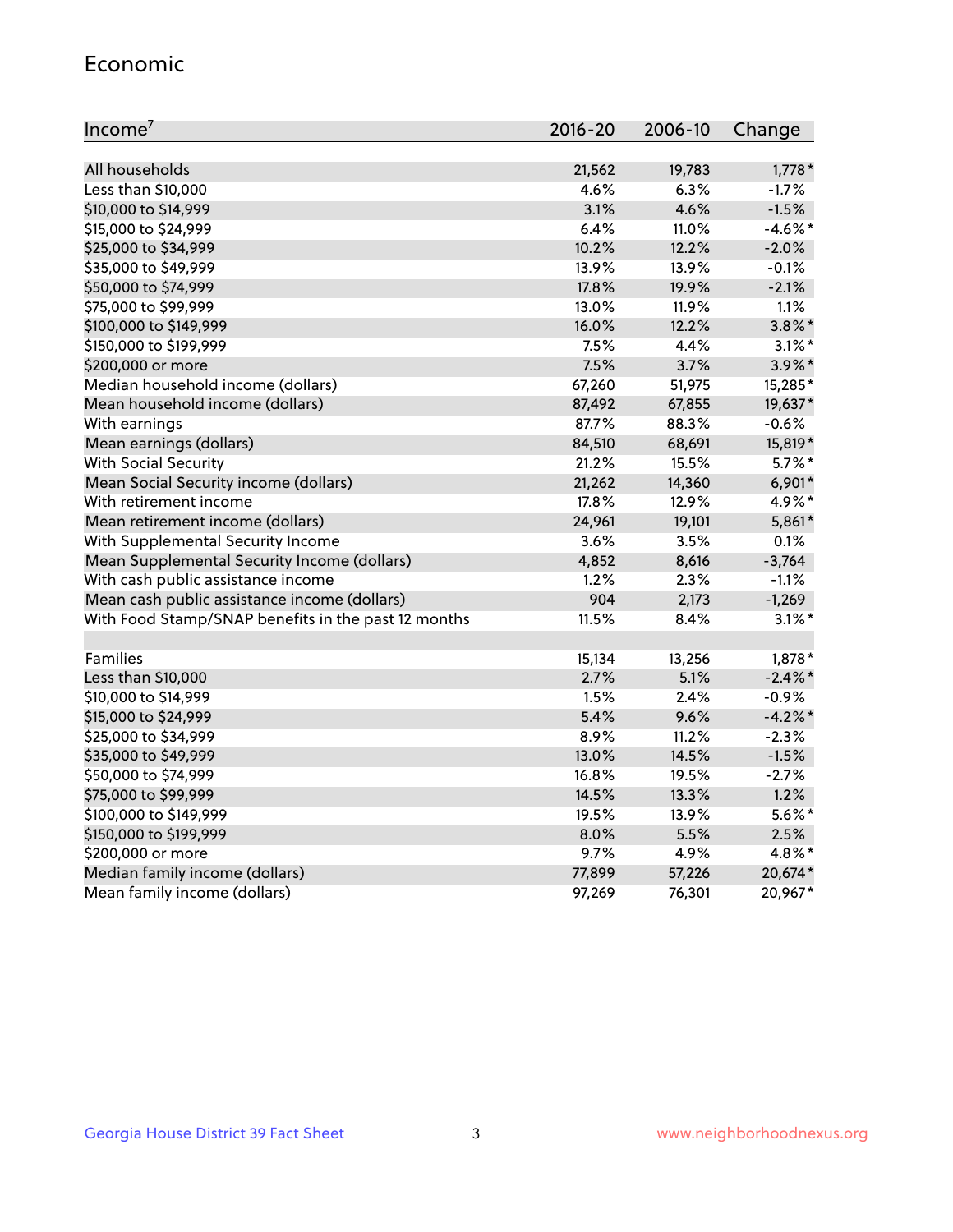## Economic, continued...

| Income, continued <sup>8</sup>                                        | $2016 - 20$ | 2006-10 | Change      |
|-----------------------------------------------------------------------|-------------|---------|-------------|
|                                                                       |             |         |             |
| Nonfamily households                                                  | 6,428       | 6,528   | $-100$      |
| Median nonfamily income (dollars)                                     | 43,248      | 35,988  | 7,260*      |
| Mean nonfamily income (dollars)                                       | 60,613      | 47,671  | 12,942*     |
| Median earnings for workers (dollars)                                 | 37,141      | 30,786  | $6,355*$    |
| Median earnings for male full-time, year-round workers                | 46,767      | 41,294  | $5,472*$    |
| (dollars)                                                             |             |         |             |
| Median earnings for female full-time, year-round workers<br>(dollars) | 46,670      | 39,754  | $6,916*$    |
| Per capita income (dollars)                                           | 32,326      | 25,901  | $6,425*$    |
|                                                                       |             |         |             |
| Families and People Below Poverty Level <sup>9</sup>                  | $2016 - 20$ | 2006-10 | Change      |
|                                                                       |             |         |             |
| <b>All families</b>                                                   | 7.9%        | 11.3%   | $-3.4\%$ *  |
| With related children under 18 years                                  | 13.5%       | 17.6%   | $-4.1%$     |
| With related children under 5 years only                              | 3.2%        | 10.8%   | $-7.7%$     |
| Married couple families                                               | 4.1%        | 4.1%    | $-0.0%$     |
| With related children under 18 years                                  | 7.3%        | 6.4%    | 0.9%        |
| With related children under 5 years only                              | 0.0%        | 3.2%    | $-3.2%$     |
| Families with female householder, no husband present                  | 16.8%       | 29.8%   | $-13.0\%$ * |
| With related children under 18 years                                  | 21.6%       | 37.8%   | $-16.2\%$ * |
| With related children under 5 years only                              | 0.0%        | 42.3%   | $-42.3%$    |
| All people                                                            | 11.1%       | 15.1%   | $-4.1\%$ *  |
| Under 18 years                                                        | 18.3%       | 23.9%   | $-5.7%$     |
| Related children under 18 years                                       | 18.2%       | 23.6%   | $-5.3%$     |
| Related children under 5 years                                        | 14.1%       | 21.7%   | $-7.5%$     |
| Related children 5 to 17 years                                        | 19.9%       | 24.6%   | $-4.7%$     |
| 18 years and over                                                     | 8.4%        | 11.7%   | $-3.3%$     |
| 18 to 64 years                                                        | 8.6%        | 12.1%   | $-3.5%$ *   |
| 65 years and over                                                     | 7.0%        | 8.2%    | $-1.2%$     |
| People in families                                                    | 9.6%        | 13.9%   | $-4.4\%$ *  |
| Unrelated individuals 15 years and over                               | 19.9%       | 20.8%   | $-0.9%$     |
|                                                                       |             |         |             |
| Non-Hispanic white people                                             | 6.8%        | 7.5%    | $-0.7%$     |
| Black or African-American people                                      | 8.3%        | 17.7%   | $-9.4\%$ *  |
| Asian people                                                          | 0.9%        | 2.0%    | $-1.0%$     |
| Hispanic or Latino people                                             | 22.7%       | 22.7%   | 0.1%        |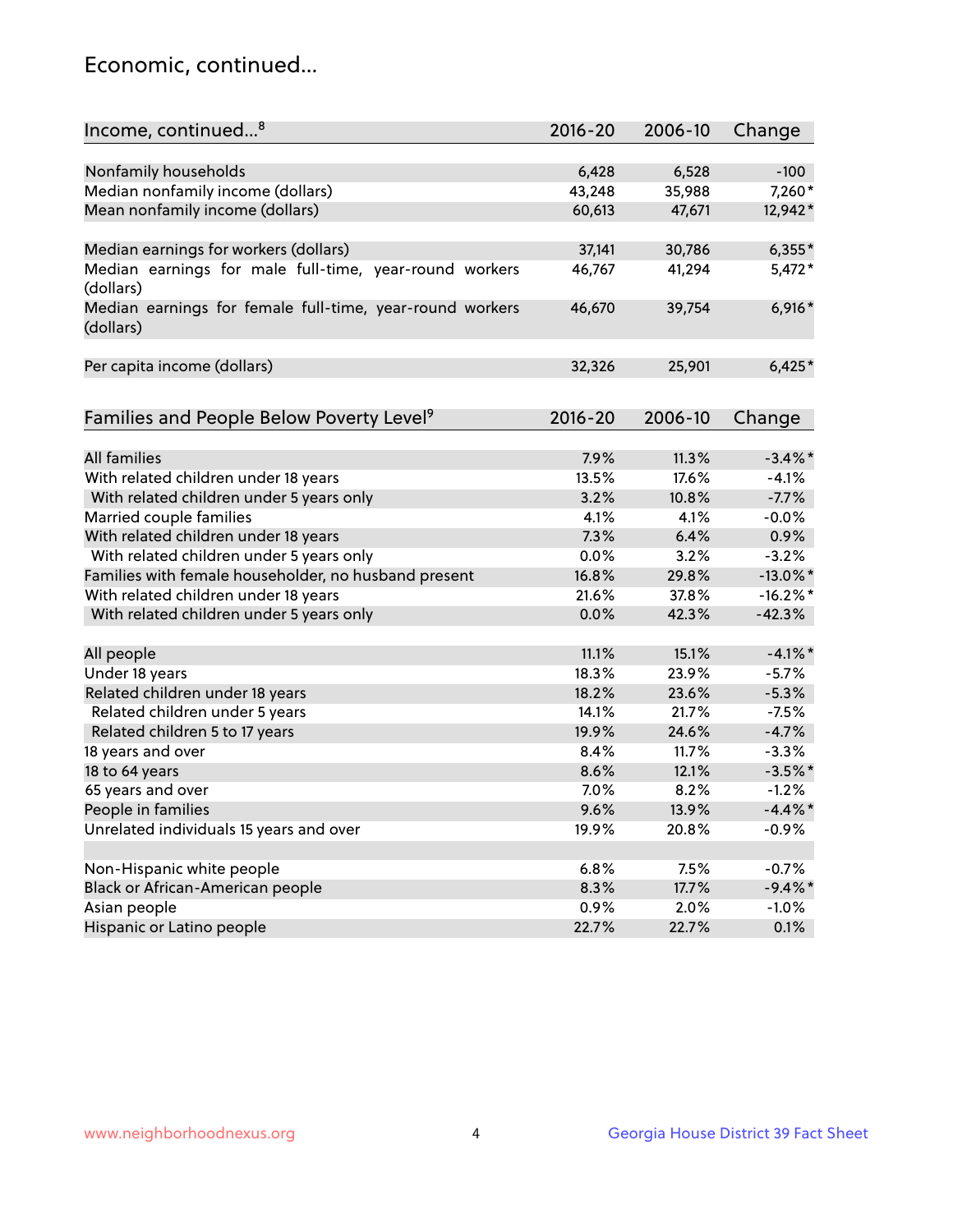## Employment

| Employment Status <sup>10</sup>                                                               | $2016 - 20$ | 2006-10      | Change     |
|-----------------------------------------------------------------------------------------------|-------------|--------------|------------|
|                                                                                               |             |              |            |
| Population 16 years and over                                                                  | 45,129      | 39,238       | 5,891*     |
| In labor force                                                                                | 73.3%       | 73.7%        | $-0.4%$    |
| Civilian labor force                                                                          | 73.0%       | 73.6%        | $-0.7%$    |
| Employed                                                                                      | 67.8%       | 67.5%        | 0.3%       |
| Unemployed                                                                                    | 5.2%        | 6.2%         | $-1.0%$    |
| <b>Armed Forces</b>                                                                           | 0.3%        | 0.1%         | 0.2%       |
| Not in labor force                                                                            | 26.7%       | 26.3%        | 0.4%       |
|                                                                                               |             |              |            |
| Civilian labor force                                                                          | 32,938      | 28,894       | $4,044*$   |
| <b>Unemployment Rate</b>                                                                      | 7.1%        | 8.4%         | $-1.3%$    |
| Females 16 years and over                                                                     | 24,728      | 20,629       | 4,099*     |
| In labor force                                                                                | 67.2%       | 67.7%        | $-0.5%$    |
| Civilian labor force                                                                          | 67.0%       | 67.7%        | $-0.6%$    |
| Employed                                                                                      | 61.2%       | 61.7%        | $-0.5%$    |
|                                                                                               |             |              |            |
| Own children of the householder under 6 years                                                 | 5,263       | 5,548        | $-285$     |
| All parents in family in labor force                                                          | 77.0%       | 64.5%        | 12.4%*     |
|                                                                                               |             |              |            |
| Own children of the householder 6 to 17 years                                                 | 10,054      | 8,235        | $1,819*$   |
| All parents in family in labor force                                                          | 79.3%       | 75.0%        | 4.3%       |
|                                                                                               |             |              |            |
| Industry <sup>11</sup>                                                                        | $2016 - 20$ | 2006-10      | Change     |
|                                                                                               |             |              |            |
| Civilian employed population 16 years and over                                                | 30,606      | 26,475       | 4,130*     |
| Agriculture, forestry, fishing and hunting, and mining                                        | 0.0%        | 0.2%         | $-0.1%$    |
| Construction                                                                                  | 8.5%        | 8.7%         | $-0.1%$    |
| Manufacturing<br>Wholesale trade                                                              | 7.8%        | 9.4%         | $-1.6%$    |
|                                                                                               | 2.9%        | 4.7%         | $-1.8\%$ * |
| Retail trade                                                                                  | 11.1%       | 10.9%        | 0.3%       |
| Transportation and warehousing, and utilities<br>Information                                  | 7.6%        | 8.5%<br>2.9% | $-0.9%$    |
|                                                                                               | 2.9%        |              | $-0.0%$    |
| Finance and insurance, and real estate and rental and leasing                                 | 7.4%        | 7.4%         | $0.0\%$    |
| Professional, scientific, and management, and administrative<br>and waste management services | 15.9%       | 14.6%        | 1.3%       |
| Educational services, and health care and social assistance                                   | 17.8%       | 16.8%        | 1.0%       |
| Arts, entertainment, and recreation, and accommodation and                                    | $9.0\%$     | 6.7%         | $2.3\%$ *  |
| food services                                                                                 |             |              |            |
| Other services, except public administration                                                  | 5.0%        | 4.0%         | 1.0%       |
| Public administration                                                                         | 4.1%        | 5.3%         | $-1.1%$    |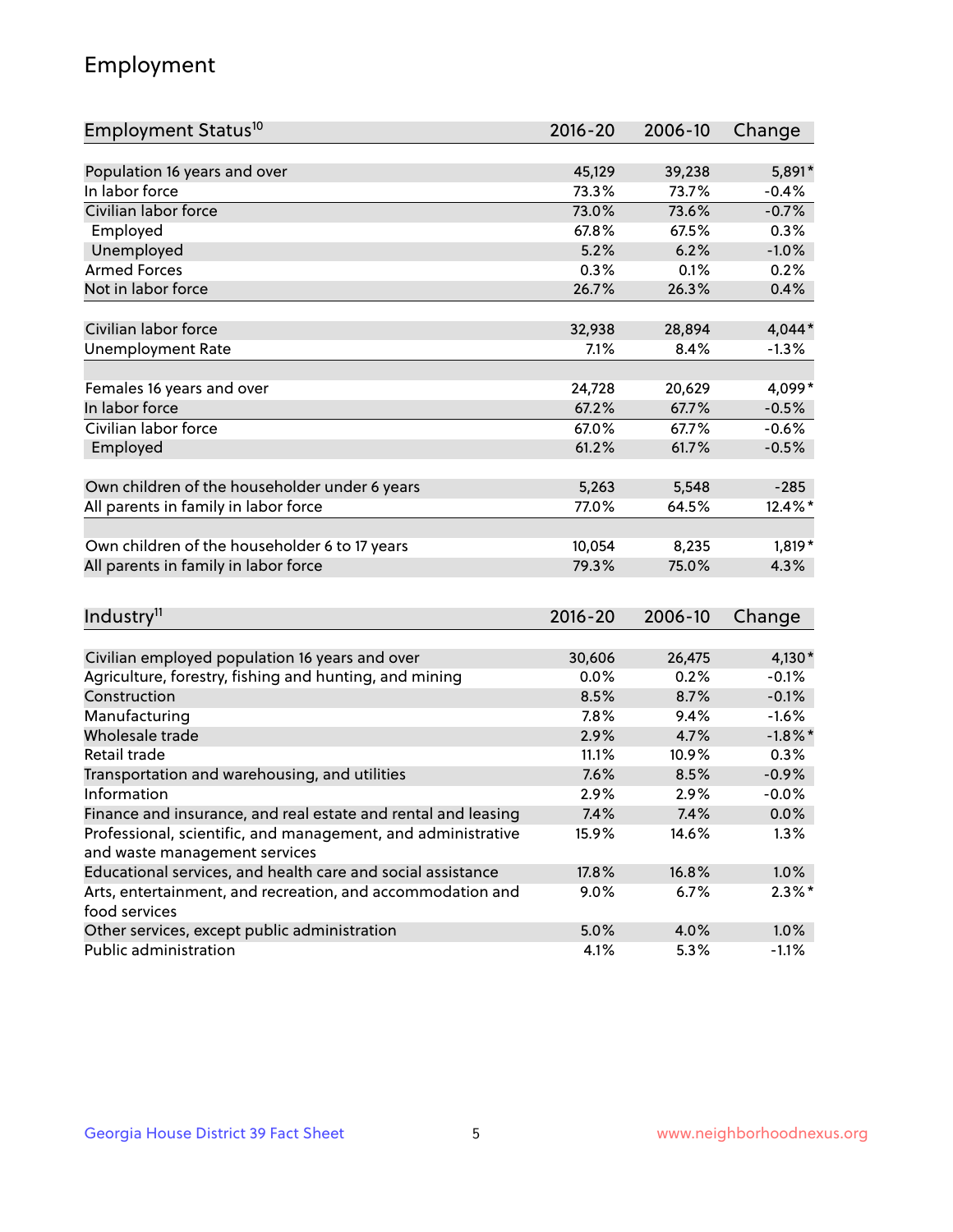## Employment, continued...

| Occupation <sup>12</sup>                                     | $2016 - 20$ | 2006-10 | Change     |
|--------------------------------------------------------------|-------------|---------|------------|
| Civilian employed population 16 years and over               | 30,606      | 26,475  | 4,130*     |
| Management, business, science, and arts occupations          | 39.2%       | 34.9%   | $4.3\%$ *  |
| Service occupations                                          | 15.3%       | 14.2%   | 1.0%       |
| Sales and office occupations                                 | 19.6%       | 24.2%   | $-4.6\%$ * |
| Natural<br>and<br>resources,<br>construction,<br>maintenance | 9.9%        | 10.6%   | $-0.7%$    |
| occupations                                                  |             |         |            |
| Production, transportation, and material moving occupations  | 16.0%       | 16.0%   | $-0.0%$    |
| Class of Worker <sup>13</sup>                                | $2016 - 20$ | 2006-10 | Change     |
|                                                              |             |         |            |
| Civilian employed population 16 years and over               | 30,606      | 26,475  | $4,130*$   |
| Private wage and salary workers                              | 83.4%       | 81.4%   | 2.0%       |
| Government workers                                           | 11.2%       | 13.5%   | $-2.3\%$ * |
| Self-employed in own not incorporated business workers       | 5.2%        | 5.1%    | 0.2%       |
| Unpaid family workers                                        | 0.1%        | 0.0%    | 0.1%       |
| Job Flows <sup>14</sup>                                      | 2019        | 2010    | Change     |
|                                                              |             |         |            |
| Total Jobs in district                                       | 19,242      | 15,060  | 4,182      |
| Held by residents of district                                | 7.3%        | 7.1%    | 0.2%       |
| Held by non-residents of district                            | 92.7%       | 92.9%   | $-0.2%$    |
| Jobs by Industry Sector <sup>15</sup>                        | 2019        | 2010    | Change     |
|                                                              |             |         |            |
| Total Jobs in district                                       | 19,242      | 15,060  | 4,182      |
| Goods Producing sectors                                      | 19.1%       | 18.1%   | 0.9%       |
| Trade, Transportation, and Utilities sectors                 | 36.0%       | 35.1%   | 0.9%       |
| All Other Services sectors                                   | 45.0%       | 46.8%   | $-1.8%$    |
|                                                              |             |         |            |
| Total Jobs in district held by district residents            | 1,406       | 1,067   | 339        |
| <b>Goods Producing sectors</b>                               | 17.7%       | 16.2%   | 1.5%       |
| Trade, Transportation, and Utilities sectors                 | 25.1%       | 25.8%   | $-0.7%$    |
| All Other Services sectors                                   | 57.2%       | 58.0%   | $-0.8%$    |
|                                                              |             |         |            |
| Jobs by Earnings <sup>16</sup>                               | 2019        | 2010    | Change     |
| Total Jobs in district                                       | 19,242      |         | 4,182      |
|                                                              |             | 15,060  |            |
| Jobs with earnings \$1250/month or less                      | 26.8%       | 26.9%   | $-0.2%$    |
| Jobs with earnings \$1251/month to \$3333/month              | 30.8%       | 37.3%   | $-6.5%$    |
| Jobs with earnings greater than \$3333/month                 | 42.4%       | 35.8%   | 6.6%       |
| Total Jobs in district held by district residents            | 1,406       | 1,067   | 339        |
| Jobs with earnings \$1250/month or less                      | 33.5%       | 36.2%   | $-2.7%$    |
| Jobs with earnings \$1251/month to \$3333/month              | 41.2%       | 46.2%   | $-5.0%$    |
| Jobs with earnings greater than \$3333/month                 | 25.3%       | 17.6%   | 7.7%       |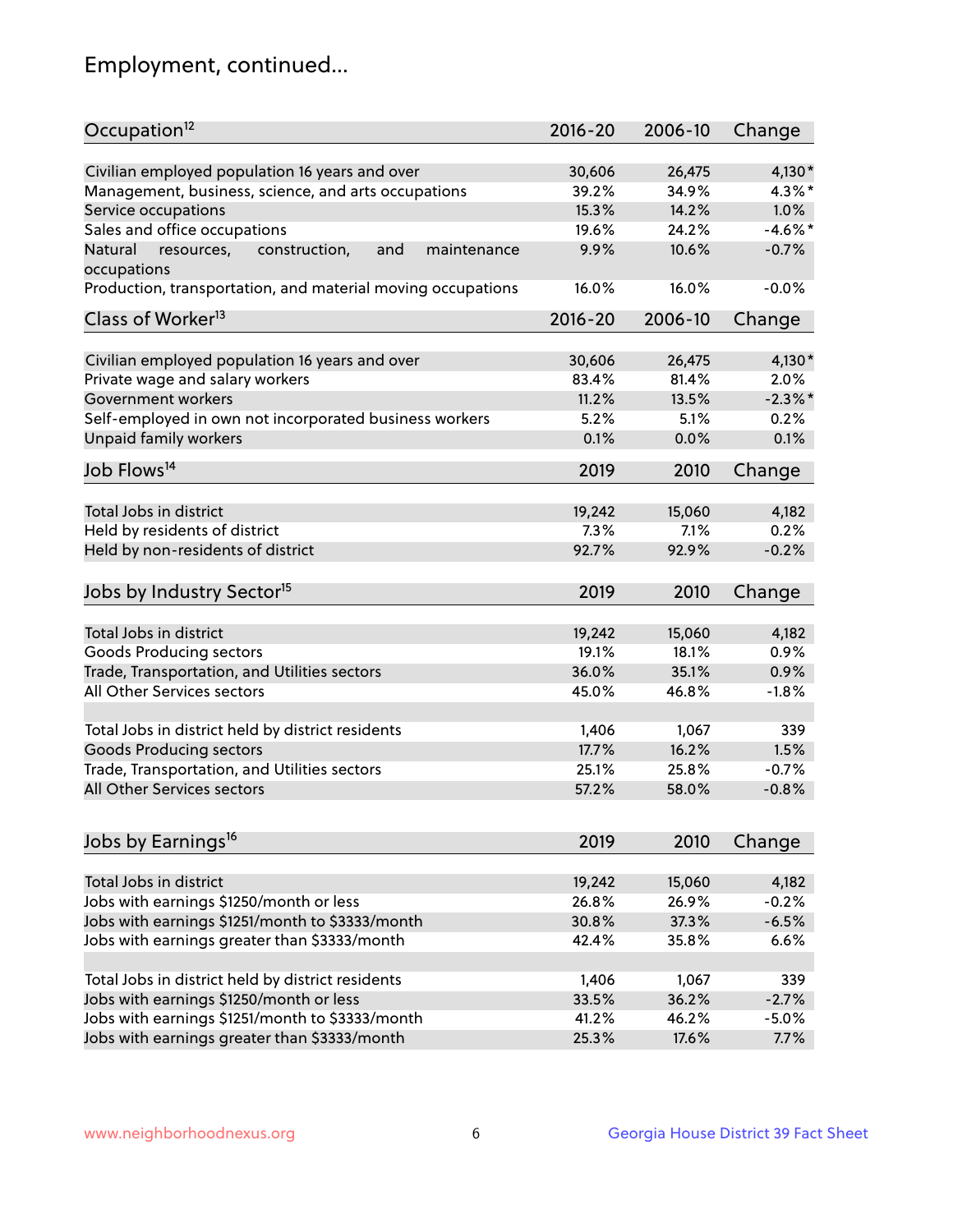## Employment, continued...

| Change<br>2019<br>2010    |  |
|---------------------------|--|
|                           |  |
| 19,242<br>4,182<br>15,060 |  |
| 26.5%<br>26.0%<br>0.5%    |  |
| $-5.8%$<br>53.7%<br>59.5% |  |
| 5.3%<br>19.8%<br>14.5%    |  |
|                           |  |
| 339<br>1,406<br>1.067     |  |
| 27.9%<br>28.1%<br>$-0.2%$ |  |
| $-6.1%$<br>57.9%<br>51.8% |  |
| 6.4%<br>20.3%<br>14.0%    |  |
|                           |  |

#### Education

| School Enrollment <sup>18</sup>                | $2016 - 20$ | 2006-10 | Change     |
|------------------------------------------------|-------------|---------|------------|
|                                                |             |         |            |
| Population 3 years and over enrolled in school | 16,021      | 13,325  | 2,696*     |
| Nursery school, preschool                      | 9.4%        | 7.1%    | $2.3\%$ *  |
| Kindergarten                                   | 4.9%        | 6.1%    | $-1.2%$    |
| Elementary school (grades 1-8)                 | 45.5%       | 44.5%   | 1.0%       |
| High school (grades 9-12)                      | 20.3%       | 21.2%   | $-0.9%$    |
| College or graduate school                     | 19.9%       | 21.1%   | $-1.2%$    |
| Educational Attainment <sup>19</sup>           | $2016 - 20$ | 2006-10 | Change     |
|                                                |             |         |            |
| Population 25 years and over                   | 39,210      | 33,144  | $6,066*$   |
| Less than 9th grade                            | 6.3%        | 5.8%    | 0.5%       |
| 9th to 12th grade, no diploma                  | 5.7%        | 9.0%    | $-3.4\%$ * |
| High school graduate (includes equivalency)    | 23.8%       | 26.4%   | $-2.6\%$ * |
| Some college, no degree                        | 20.6%       | 18.9%   | 1.7%       |
| Associate's degree                             | 7.4%        | 4.6%    | $2.8\%$ *  |
| Bachelor's degree                              | 22.4%       | 21.7%   | 0.7%       |
| Graduate or professional degree                | 13.8%       | 13.5%   | 0.3%       |
|                                                |             |         |            |
| Percent high school graduate or higher         | 88.0%       | 85.2%   | $2.9\%$    |
| Percent bachelor's degree or higher            | 36.2%       | 35.2%   | 0.9%       |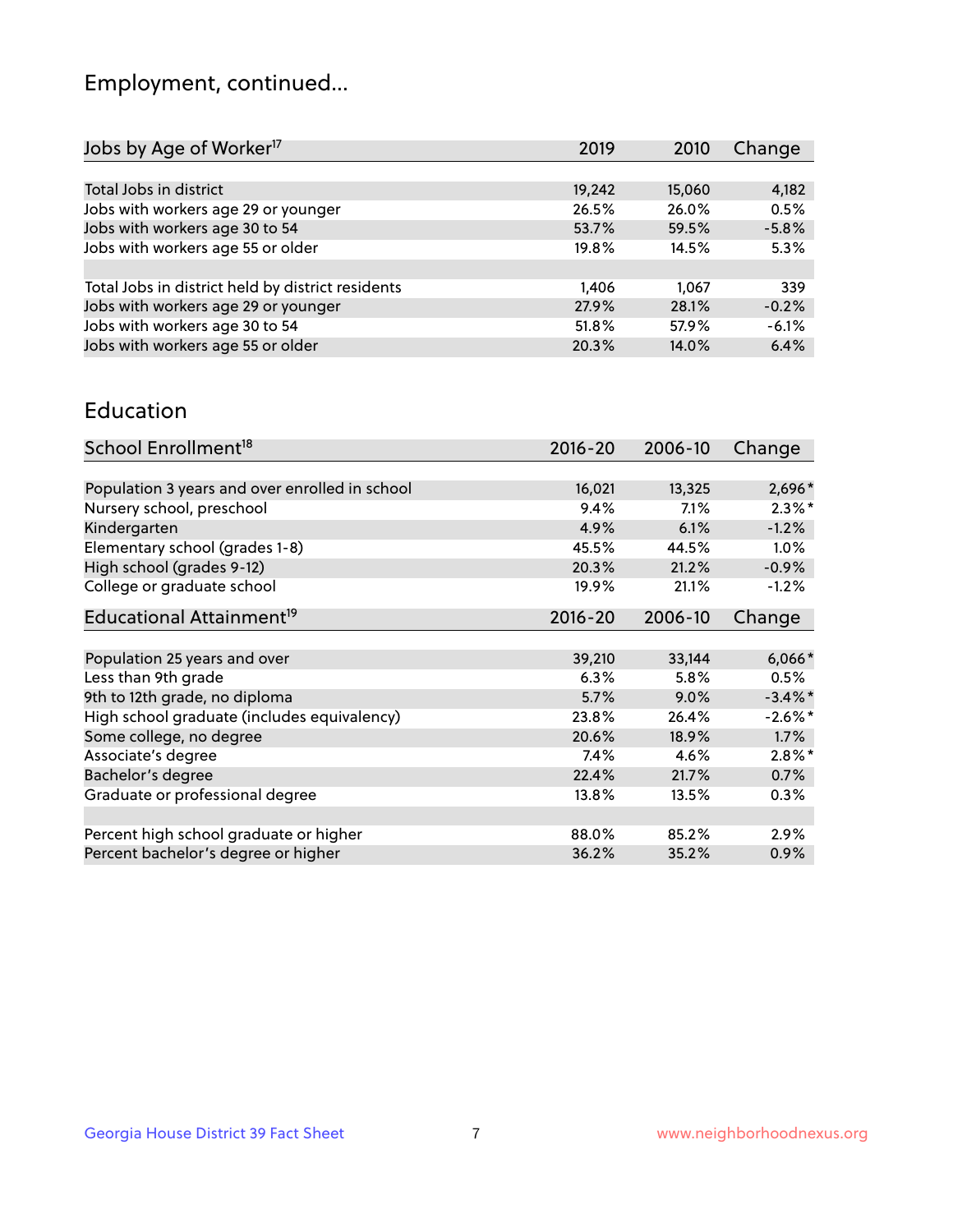## Housing

| Households by Type <sup>20</sup>                     | 2016-20     | 2006-10 | Change     |
|------------------------------------------------------|-------------|---------|------------|
|                                                      |             |         |            |
| <b>Total households</b>                              | 21,562      | 19,783  | $1,778*$   |
| Family households (families)                         | 70.2%       | 67.0%   | $3.2\%$ *  |
| With own children under 18 years                     | 33.3%       | 35.3%   | $-1.9%$    |
| Married-couple family                                | 46.6%       | 45.0%   | 1.6%       |
| With own children of the householder under 18 years  | 20.5%       | 21.8%   | $-1.3%$    |
| Male householder, no wife present, family            | 6.7%        | 5.1%    | $1.6\%$ *  |
| With own children of the householder under 18 years  | 2.3%        | 3.1%    | $-0.8%$    |
| Female householder, no husband present, family       | 16.9%       | 17.0%   | $-0.1%$    |
| With own children of the householder under 18 years  | 10.5%       | 10.4%   | 0.1%       |
| Nonfamily households                                 | 29.8%       | 33.0%   | $-3.2%$    |
| Householder living alone                             | 25.8%       | 27.2%   | $-1.4%$    |
| 65 years and over                                    | 6.7%        | 5.3%    | 1.4%       |
|                                                      |             |         |            |
| Households with one or more people under 18 years    | 37.0%       | 39.2%   | $-2.3%$    |
| Households with one or more people 65 years and over | 19.7%       | 14.2%   | 5.5%*      |
|                                                      |             |         |            |
| Average household size                               | 2.78        | 2.66    | $0.13*$    |
| Average family size                                  | 3.39        | 3.26    | 0.13       |
|                                                      |             |         |            |
| Housing Occupancy <sup>21</sup>                      | $2016 - 20$ | 2006-10 | Change     |
|                                                      |             |         |            |
| Total housing units                                  | 23,410      | 22,170  | $1,240*$   |
| Occupied housing units                               | 92.1%       | 89.2%   | $2.9\%*$   |
| Vacant housing units                                 | 7.9%        | 10.8%   | $-2.9\%*$  |
| Homeowner vacancy rate                               | 1.1         | 4.6     | $-3.6*$    |
| Rental vacancy rate                                  | 3.6         | 12.8    | $-9.2*$    |
|                                                      |             |         |            |
| Units in Structure <sup>22</sup>                     | $2016 - 20$ | 2006-10 | Change     |
|                                                      |             |         |            |
| Total housing units                                  | 23,410      | 22,170  | $1,240*$   |
| 1-unit, detached                                     | 66.5%       | 66.1%   | 0.4%       |
| 1-unit, attached                                     | 10.6%       | 9.4%    | 1.2%       |
| 2 units                                              | 1.4%        | 1.4%    | 0.1%       |
| 3 or 4 units                                         | 2.5%        | 2.1%    | 0.4%       |
| 5 to 9 units                                         | 5.7%        | 5.0%    | 0.8%       |
| 10 to 19 units                                       | 4.4%        | 7.6%    | $-3.3\%$ * |
| 20 or more units                                     | 4.0%        | 4.2%    | $-0.2%$    |
|                                                      |             |         |            |
| Mobile home<br>Boat, RV, van, etc.                   | 4.9%        | 4.2%    | 0.7%       |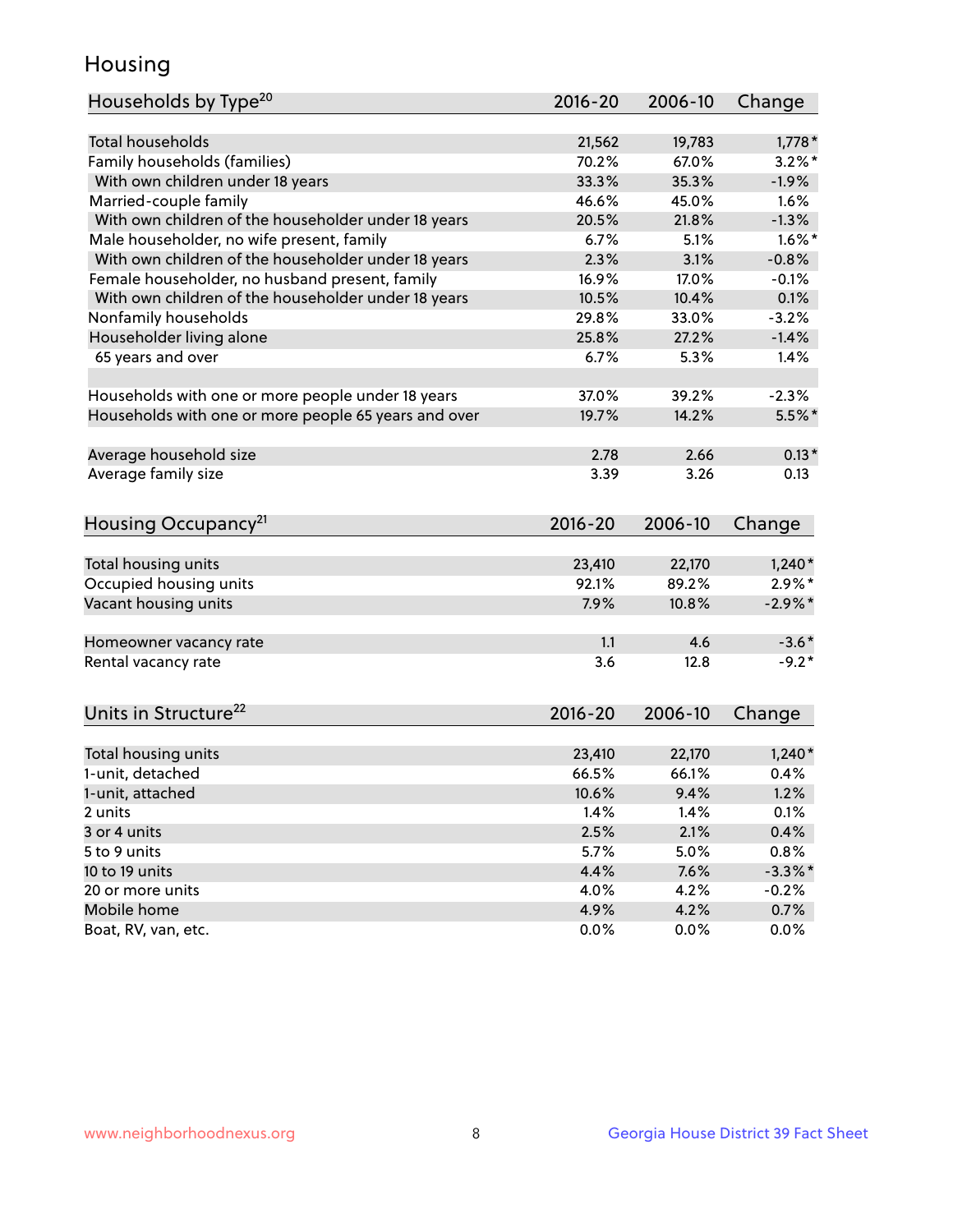## Housing, Continued...

| Year Structure Built <sup>23</sup>             | $2016 - 20$ | 2006-10 | Change     |
|------------------------------------------------|-------------|---------|------------|
| Total housing units                            | 23,410      | 22,170  | $1,240*$   |
| Built 2014 or later                            | 3.2%        | (X)     | (X)        |
| Built 2010 to 2013                             | 1.6%        | (X)     | (X)        |
| Built 2000 to 2009                             | 26.5%       | 27.5%   | $-1.0%$    |
| Built 1990 to 1999                             | 14.0%       | 15.0%   | $-1.0%$    |
| Built 1980 to 1989                             | 11.7%       | 18.3%   | $-6.6%$ *  |
| Built 1970 to 1979                             | 17.9%       | 13.7%   | $4.2\%$ *  |
| Built 1960 to 1969                             | 18.3%       | 14.5%   | $3.7\%$ *  |
| Built 1950 to 1959                             | 5.8%        | 7.4%    | $-1.7%$ *  |
| Built 1940 to 1949                             | 0.4%        | 2.1%    | $-1.7%$ *  |
| Built 1939 or earlier                          | 0.6%        | 1.4%    | $-0.8\%$ * |
| Housing Tenure <sup>24</sup>                   | $2016 - 20$ | 2006-10 | Change     |
| Occupied housing units                         | 21,562      | 19,783  | $1,778*$   |
| Owner-occupied                                 | 65.2%       | 69.2%   | $-4.0\%$ * |
| Renter-occupied                                | 34.8%       | 30.8%   | 4.0%*      |
| Average household size of owner-occupied unit  | 2.65        | 2.64    | 0.01       |
| Average household size of renter-occupied unit | 3.03        | 2.69    | $0.34*$    |
| Residence 1 Year Ago <sup>25</sup>             | $2016 - 20$ | 2006-10 | Change     |
| Population 1 year and over                     | 59,285      | 51,389  | 7,896*     |
| Same house                                     | 86.9%       | 81.9%   | $5.0\%$ *  |
| Different house in the U.S.                    | 12.9%       | 17.9%   | $-5.1\%$ * |
| Same county                                    | 6.6%        | 10.2%   | $-3.7%$ *  |
| Different county                               | 6.3%        | 7.7%    | $-1.4%$    |
| Same state                                     | 3.9%        | 5.2%    | $-1.4%$    |
| Different state                                | 2.4%        | 2.5%    | $-0.0%$    |
| Abroad                                         | 0.2%        | 0.1%    | 0.1%       |
| Value of Housing Unit <sup>26</sup>            | $2016 - 20$ | 2006-10 | Change     |
| Owner-occupied units                           | 14,049      | 13,687  | 362        |
| Less than \$50,000                             | 7.4%        | 6.3%    | 1.1%       |
| \$50,000 to \$99,999                           | 7.0%        | 9.7%    | $-2.6%$    |
| \$100,000 to \$149,999                         | 16.8%       | 24.9%   | $-8.1\%$ * |
| \$150,000 to \$199,999                         | 20.1%       | 26.3%   | $-6.2\%$ * |
| \$200,000 to \$299,999                         | 23.5%       | 19.3%   | 4.2%       |
| \$300,000 to \$499,999                         | 20.3%       | 9.2%    | $11.2\%$ * |
| \$500,000 to \$999,999                         | 4.1%        | 4.1%    | 0.0%       |
| \$1,000,000 or more                            | 0.8%        | 0.2%    | 0.6%       |
| Median (dollars)                               | 196,049     | 163,302 | 32,747*    |
| Mortgage Status <sup>27</sup>                  | $2016 - 20$ | 2006-10 | Change     |
| Owner-occupied units                           | 14,049      | 13,687  | 362        |
| Housing units with a mortgage                  | 73.3%       | 81.9%   | $-8.6\%$ * |
| Housing units without a mortgage               | 26.7%       | 18.1%   | $8.6\%$ *  |
|                                                |             |         |            |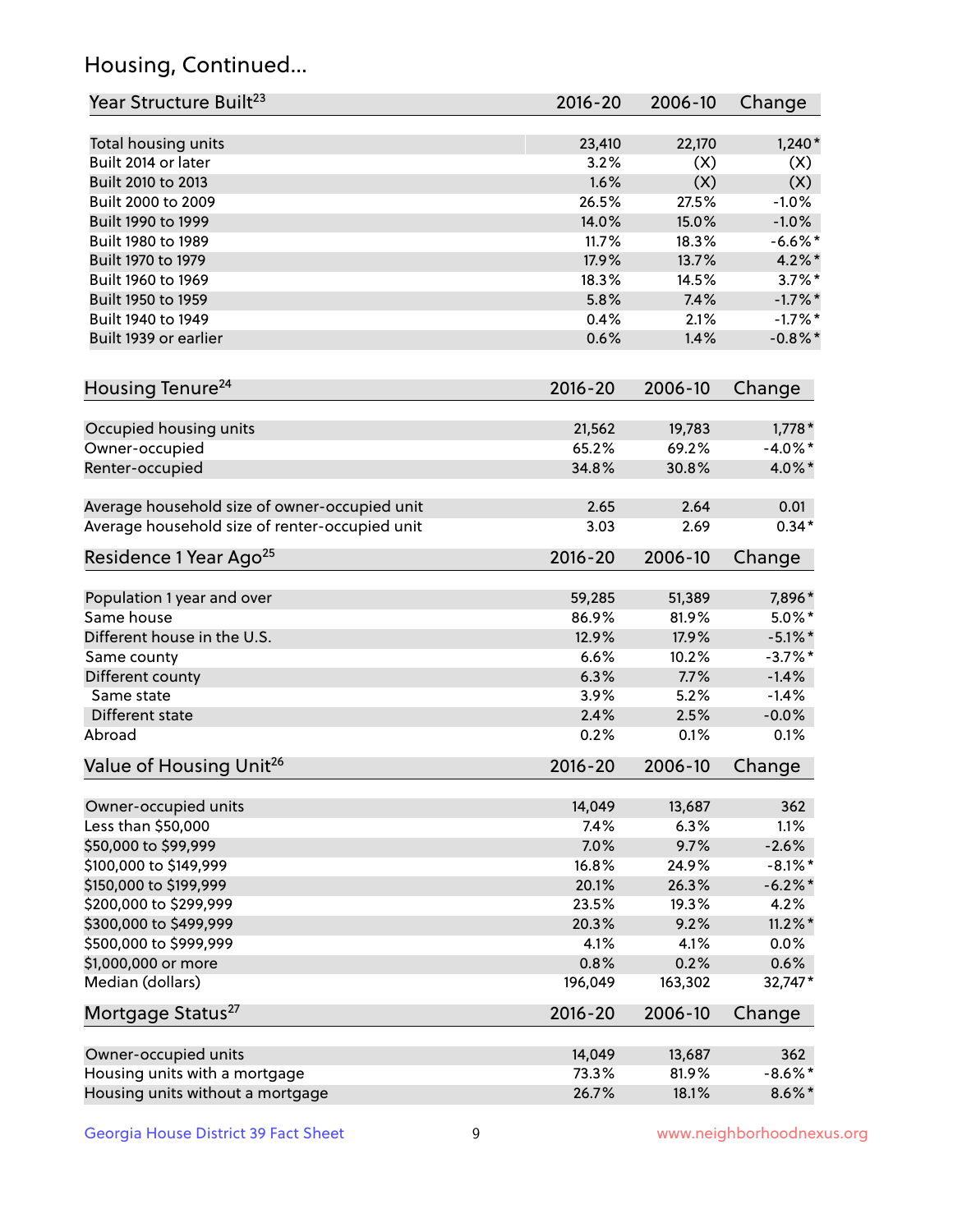## Housing, Continued...

| Selected Monthly Owner Costs <sup>28</sup>                                            | 2016-20     | 2006-10 | Change         |
|---------------------------------------------------------------------------------------|-------------|---------|----------------|
| Housing units with a mortgage                                                         | 10,299      | 11,212  | $-913*$        |
| Less than \$300                                                                       | 0.5%        | 0.0%    | 0.5%           |
| \$300 to \$499                                                                        | 0.5%        | 1.5%    | $-1.0%$        |
| \$500 to \$999                                                                        | 19.6%       | 17.7%   | 2.0%           |
| \$1,000 to \$1,499                                                                    | 33.6%       | 36.1%   | $-2.5%$        |
| \$1,500 to \$1,999                                                                    | 23.3%       | 25.0%   | $-1.7%$        |
| \$2,000 to \$2,999                                                                    | 17.1%       | 12.9%   | $4.2\%$ *      |
| \$3,000 or more                                                                       | 5.4%        | $6.9\%$ | $-1.5%$        |
| Median (dollars)                                                                      | 1,436       | 1,435   | $\overline{2}$ |
| Housing units without a mortgage                                                      | 3,750       | 2,475   | $1,275*$       |
| Less than \$150                                                                       | 1.7%        | 2.6%    | $-1.0%$        |
| \$150 to \$249                                                                        | 12.5%       | 22.4%   | $-9.9%$        |
| \$250 to \$349                                                                        | 33.7%       | 28.8%   | 4.9%           |
| \$350 to \$499                                                                        | 24.2%       | 24.2%   | 0.1%           |
| \$500 to \$699                                                                        | 16.7%       | 15.5%   | 1.2%           |
| \$700 or more                                                                         | 11.2%       | 6.6%    | 4.6%           |
| Median (dollars)                                                                      | 364         | 337     | $28*$          |
| Selected Monthly Owner Costs as a Percentage of<br>Household Income <sup>29</sup>     | $2016 - 20$ | 2006-10 | Change         |
| Housing units with a mortgage (excluding units where<br>SMOCAPI cannot be computed)   | 10,216      | 11,147  | $-931$         |
| Less than 20.0 percent                                                                | 51.4%       | 33.2%   | 18.2%*         |
| 20.0 to 24.9 percent                                                                  | 12.6%       | 17.1%   | $-4.5%$ *      |
| 25.0 to 29.9 percent                                                                  | 7.8%        | 12.2%   | $-4.4\%$ *     |
| 30.0 to 34.9 percent                                                                  | 8.0%        | 8.6%    | $-0.6%$        |
| 35.0 percent or more                                                                  | 20.2%       | 28.9%   | $-8.7\%$ *     |
| Not computed                                                                          | 83          | 65      | 18             |
| Housing unit without a mortgage (excluding units where<br>SMOCAPI cannot be computed) | 3,720       | 2,438   | $1,282*$       |
| Less than 10.0 percent                                                                | 59.7%       | 55.0%   | 4.7%           |
| 10.0 to 14.9 percent                                                                  | 18.6%       | 13.2%   | 5.4%           |
| 15.0 to 19.9 percent                                                                  | 5.9%        | 11.1%   | $-5.1\%$ *     |
| 20.0 to 24.9 percent                                                                  | 4.5%        | 6.9%    | $-2.5%$        |
| 25.0 to 29.9 percent                                                                  | 4.1%        | 2.2%    | 1.9%           |
| 30.0 to 34.9 percent                                                                  | 0.3%        | 1.9%    | $-1.6%$        |
| 35.0 percent or more                                                                  | 7.0%        | 9.8%    | $-2.8%$        |
| Not computed                                                                          | 30          | 37      | $-7$           |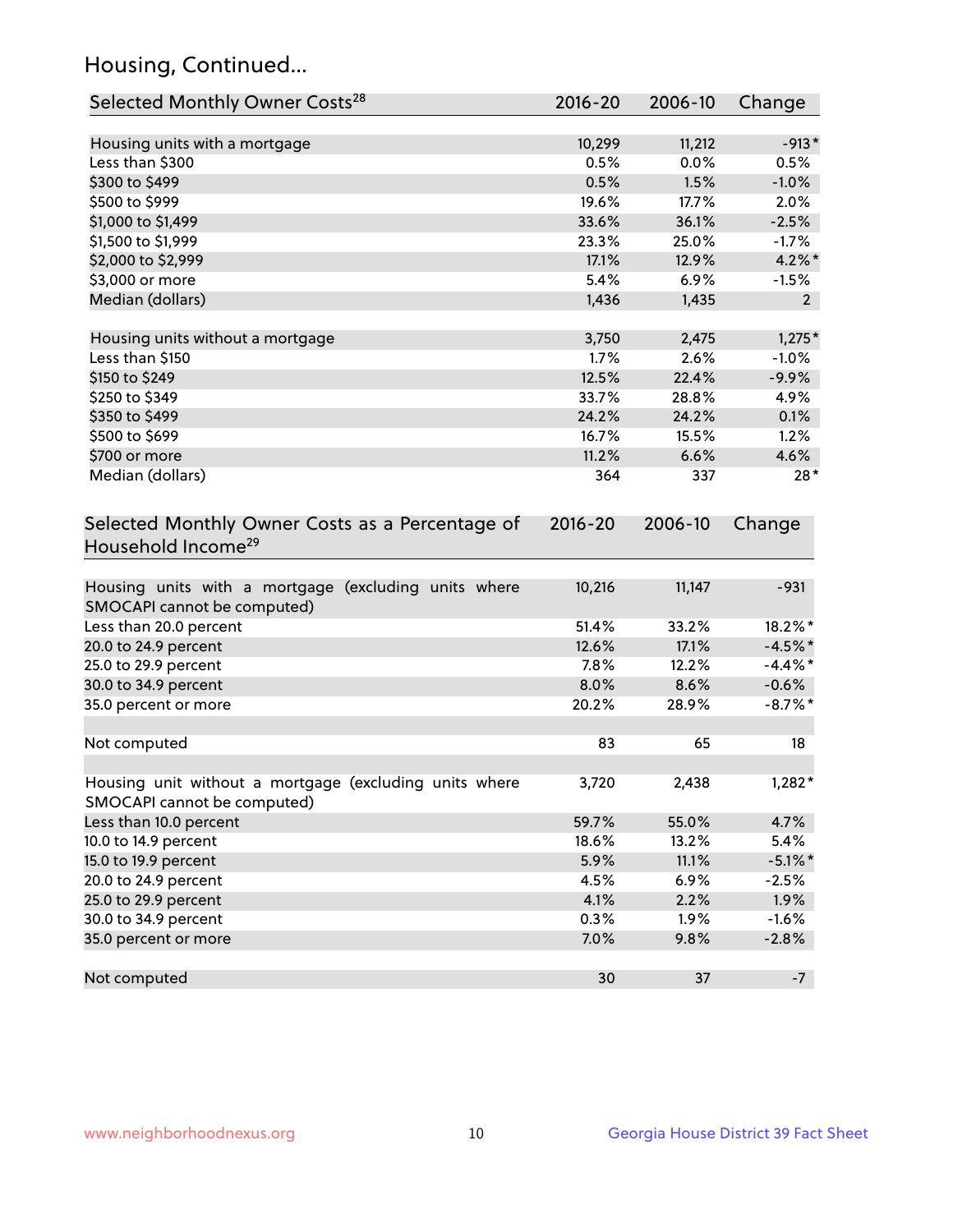### Housing, Continued...

| Gross Rent <sup>30</sup>                                     | 2016-20     | 2006-10 | Change     |
|--------------------------------------------------------------|-------------|---------|------------|
|                                                              |             |         |            |
| Occupied units paying rent                                   | 7,374       | 5,903   | $1,471*$   |
| Less than \$200                                              | $0.0\%$     | 0.2%    | $-0.2%$    |
| \$200 to \$499                                               | 0.6%        | 4.7%    | $-4.1%$    |
| \$500 to \$749                                               | 8.3%        | 28.4%   | $-20.2%$ * |
| \$750 to \$999                                               | 29.2%       | 36.8%   | $-7.6%$    |
| \$1,000 to \$1,499                                           | 47.8%       | 23.1%   | $24.7\%$ * |
| \$1,500 to \$1,999                                           | $7.9\%$     | 4.6%    | 3.2%       |
| \$2,000 or more                                              | 6.3%        | 2.2%    | 4.2%       |
| Median (dollars)                                             | 1,100       | 959     | $141*$     |
|                                                              |             |         |            |
| No rent paid                                                 | 139         | 193     | $-55$      |
|                                                              |             |         |            |
| Gross Rent as a Percentage of Household Income <sup>31</sup> | $2016 - 20$ | 2006-10 | Change     |

| Occupied units paying rent (excluding units where GRAPI<br>cannot be computed) | 7,365 | 5,753   | $1,611*$   |
|--------------------------------------------------------------------------------|-------|---------|------------|
| Less than 15.0 percent                                                         | 13.4% | $7.9\%$ | 5.4%       |
| 15.0 to 19.9 percent                                                           | 13.2% | 11.7%   | 1.5%       |
| 20.0 to 24.9 percent                                                           | 13.2% | 8.6%    | 4.5%       |
| 25.0 to 29.9 percent                                                           | 7.9%  | 7.7%    | 0.2%       |
| 30.0 to 34.9 percent                                                           | 13.7% | 12.8%   | $0.9\%$    |
| 35.0 percent or more                                                           | 38.7% | 51.3%   | $-12.5%$ * |
|                                                                                |       |         |            |
| Not computed                                                                   | 148   | 343     | $-195$     |

### Transportation

| Commuting to Work <sup>32</sup>           | 2016-20  | 2006-10 | Change     |
|-------------------------------------------|----------|---------|------------|
|                                           |          |         |            |
| Workers 16 years and over                 | 30,108   | 25,758  | $4,350*$   |
| Car, truck, or van - drove alone          | 76.4%    | 80.8%   | $-4.4\%$ * |
| Car, truck, or van - carpooled            | $10.7\%$ | 10.3%   | 0.3%       |
| Public transportation (excluding taxicab) | 1.1%     | 2.6%    | $-1.6%$    |
| Walked                                    | 0.4%     | 0.4%    | $-0.0%$    |
| Other means                               | 2.6%     | $1.0\%$ | $1.7\%$ *  |
| Worked at home                            | 8.7%     | 4.8%    | $3.9\%$ *  |
|                                           |          |         |            |
| Mean travel time to work (minutes)        | 32.0     | 30.2    | $1.9*$     |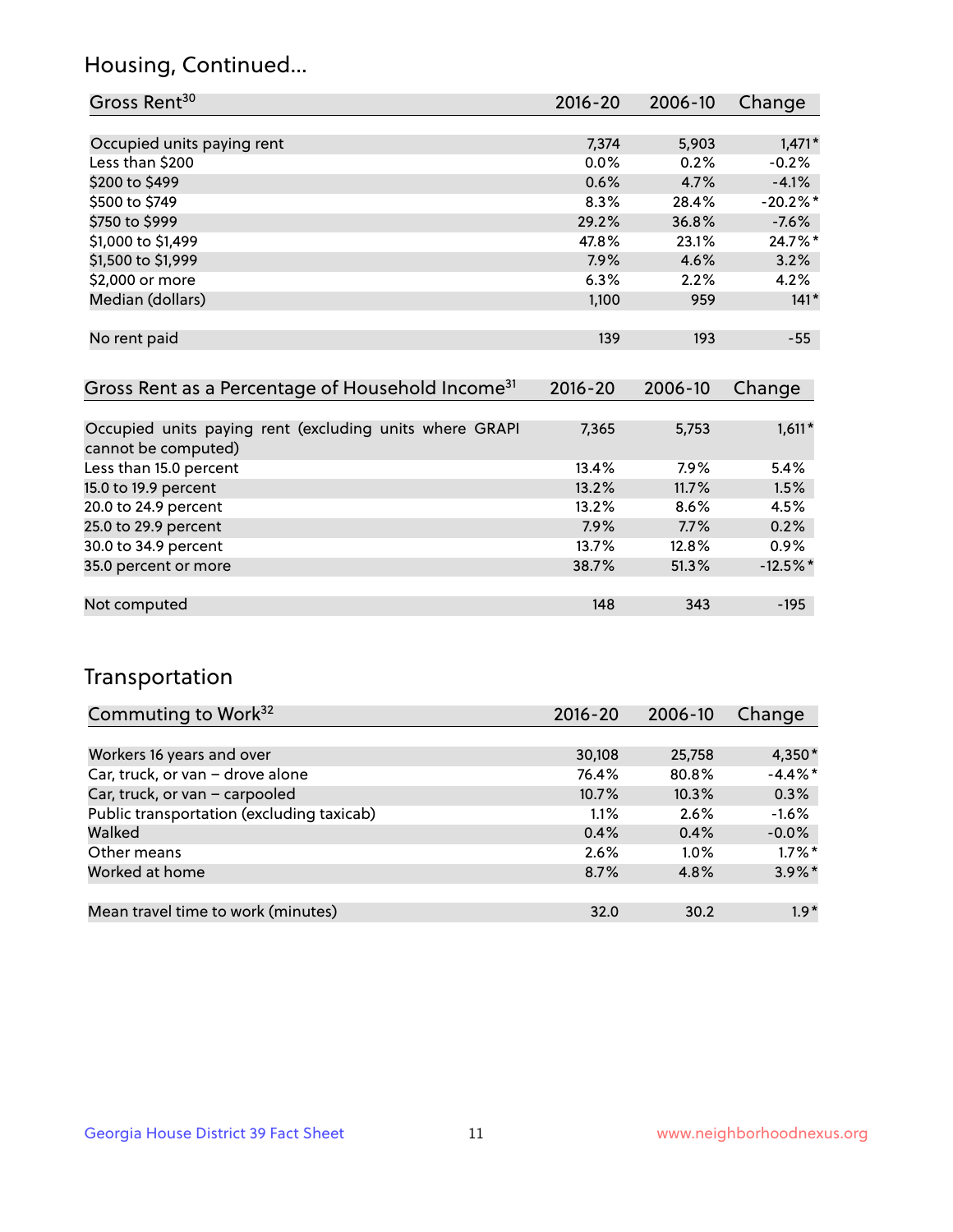## Transportation, Continued...

| Vehicles Available <sup>33</sup> | 2016-20 | 2006-10 | Change     |
|----------------------------------|---------|---------|------------|
|                                  |         |         |            |
| Occupied housing units           | 21,562  | 19,783  | $1,778*$   |
| No vehicles available            | 4.9%    | 4.9%    | 0.0%       |
| 1 vehicle available              | 31.4%   | 37.4%   | $-6.0\%$ * |
| 2 vehicles available             | 43.8%   | 37.6%   | $6.2\%$ *  |
| 3 or more vehicles available     | 19.9%   | 20.2%   | $-0.3%$    |

#### Health

| Health Insurance coverage <sup>34</sup>                 | 2016-20 |
|---------------------------------------------------------|---------|
|                                                         |         |
| Civilian Noninstitutionalized Population                | 59,929  |
| With health insurance coverage                          | 84.2%   |
| With private health insurance coverage                  | 64.6%   |
| With public health coverage                             | 27.3%   |
| No health insurance coverage                            | 15.8%   |
| Civilian Noninstitutionalized Population Under 19 years | 17,010  |
| No health insurance coverage                            | 9.2%    |
| Civilian Noninstitutionalized Population 19 to 64 years | 37,106  |
| In labor force:                                         | 31,102  |
| Employed:                                               | 28,927  |
| With health insurance coverage                          | 80.7%   |
| With private health insurance coverage                  | 77.6%   |
| With public coverage                                    | 4.6%    |
| No health insurance coverage                            | 19.3%   |
| Unemployed:                                             | 2,176   |
| With health insurance coverage                          | 58.9%   |
| With private health insurance coverage                  | 44.6%   |
| With public coverage                                    | 16.7%   |
| No health insurance coverage                            | 41.1%   |
| Not in labor force:                                     | 6,004   |
| With health insurance coverage                          | 77.8%   |
| With private health insurance coverage                  | 58.9%   |
| With public coverage                                    | 28.9%   |
| No health insurance coverage                            | 22.2%   |